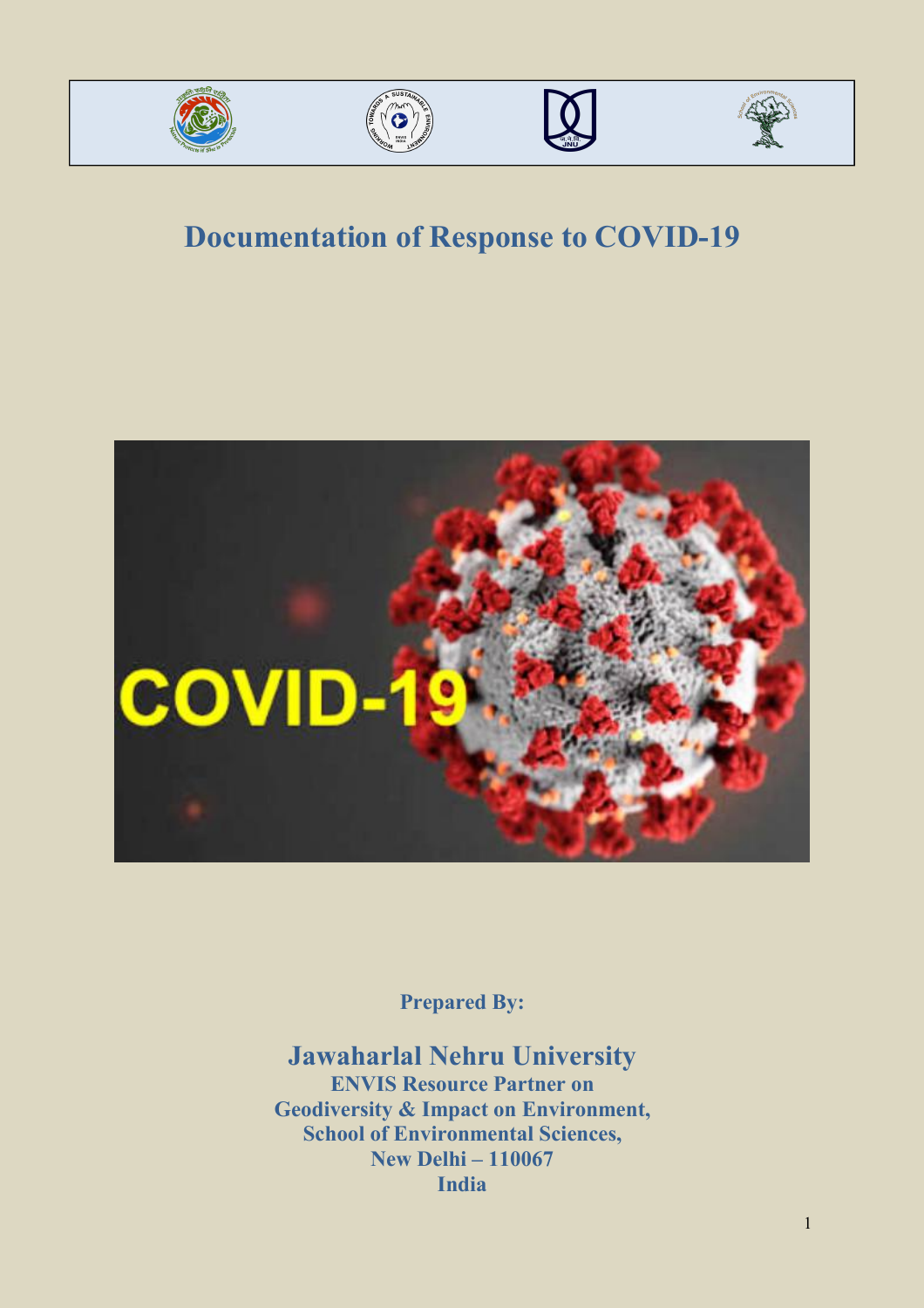|                                                                             | <b>Date</b> | <b>Specific</b><br><b>Response</b><br>action taken | <b>List of supporting</b><br>documents *                                                                                       | Category#    | <b>Key words</b>     |
|-----------------------------------------------------------------------------|-------------|----------------------------------------------------|--------------------------------------------------------------------------------------------------------------------------------|--------------|----------------------|
| <b>Phase 1</b><br>(26)<br><b>Januar</b><br>y to 29<br>Februa<br>ry<br>2020) |             |                                                    |                                                                                                                                |              |                      |
|                                                                             |             |                                                    |                                                                                                                                |              |                      |
| <b>Phase 2</b><br>(1)<br><b>March</b>                                       | 6.03.20     | <b>Combat Threat</b><br>of Corona<br>Virus         | https://jnu.ac.in/sites/d<br>efault/files/notices/Cir<br>cular COVID19.pdf                                                     | Circular     | Corona Virus         |
| to 22<br>March)                                                             | 16.03.20    | Regarding<br>Covid-19                              | https://jnu.ac.in/sites/d<br>efault/files/notices/Not<br>ice 16thMarch2020.pd                                                  | Notice       | Covid-19             |
|                                                                             | 19.03.20    | Lockdown                                           | https://jnu.ac.in/sites/d<br>efault/files/notices/Not<br>ification19March2020.<br>pdf                                          | Notification | Lockdown             |
|                                                                             | 19.03.20    | Corrigendum                                        | https://jnu.ac.in/sites/d<br>efault/files/notices/CO<br><b>RREGENDUM-</b><br>19March2020.pdf                                   | Notification | Lockdown             |
|                                                                             | 20.03.20    | Message from<br><b>JNU VC</b>                      | https://jnu.ac.in/sites/d<br>efault/files/notices/Me<br>ssage-from-VC-to-<br>JNU-community-<br>COVID-19-20-03-<br>2020.pdf.pdf | AD           | Appeal               |
|                                                                             | 21.03.20    | Preventive<br>Measures-<br>Social<br>Distancing    | https://jnu.ac.in/sites/d<br>efault/files/notices/Pre<br>ventive-measures-to-<br>achieve-social-<br>distancing-MHRD.pdf        | GO           | Social<br>Distancing |
|                                                                             |             |                                                    |                                                                                                                                |              |                      |
| <b>Phase</b><br>$3-$<br>Lockdo                                              | 29.03.20    | Appeal Social<br>Distancing                        | https://jnu.ac.in/sites/d<br>efault/files/notices/Ap<br>peal 29-03-2020.jpg                                                    | AD           | Social<br>Distancing |
| wn 1<br>(23)<br>March<br>to 14                                              | 01.04.20    | Notification on<br>Lockdown                        | https://jnu.ac.in/sites/d<br>efault/files/notices/Not<br>ification 01-04-<br>$2020$ .jpg                                       | Notice       | Lockdown             |
| April)                                                                      | 04.04.20    | Covid-19: Stay<br>Safe<br>Information              | https://jnu.ac.in/sites/d<br>efault/files/notices/CO<br>VID-19-StaySafe-<br>MHRG-UGC.pdf                                       | GO           | Information          |
|                                                                             | 04.04.20    | Emergency<br>Transport                             | https://jnu.ac.in/sites/d<br>efault/files/notices/Cir<br>$\frac{\text{cular}-04-04-2020.\text{ipg}}{200}$                      | Circular     | Transport            |
|                                                                             | 04.04.20    | Message from                                       | https://jnu.ac.in/sites/d                                                                                                      | AD           | Message              |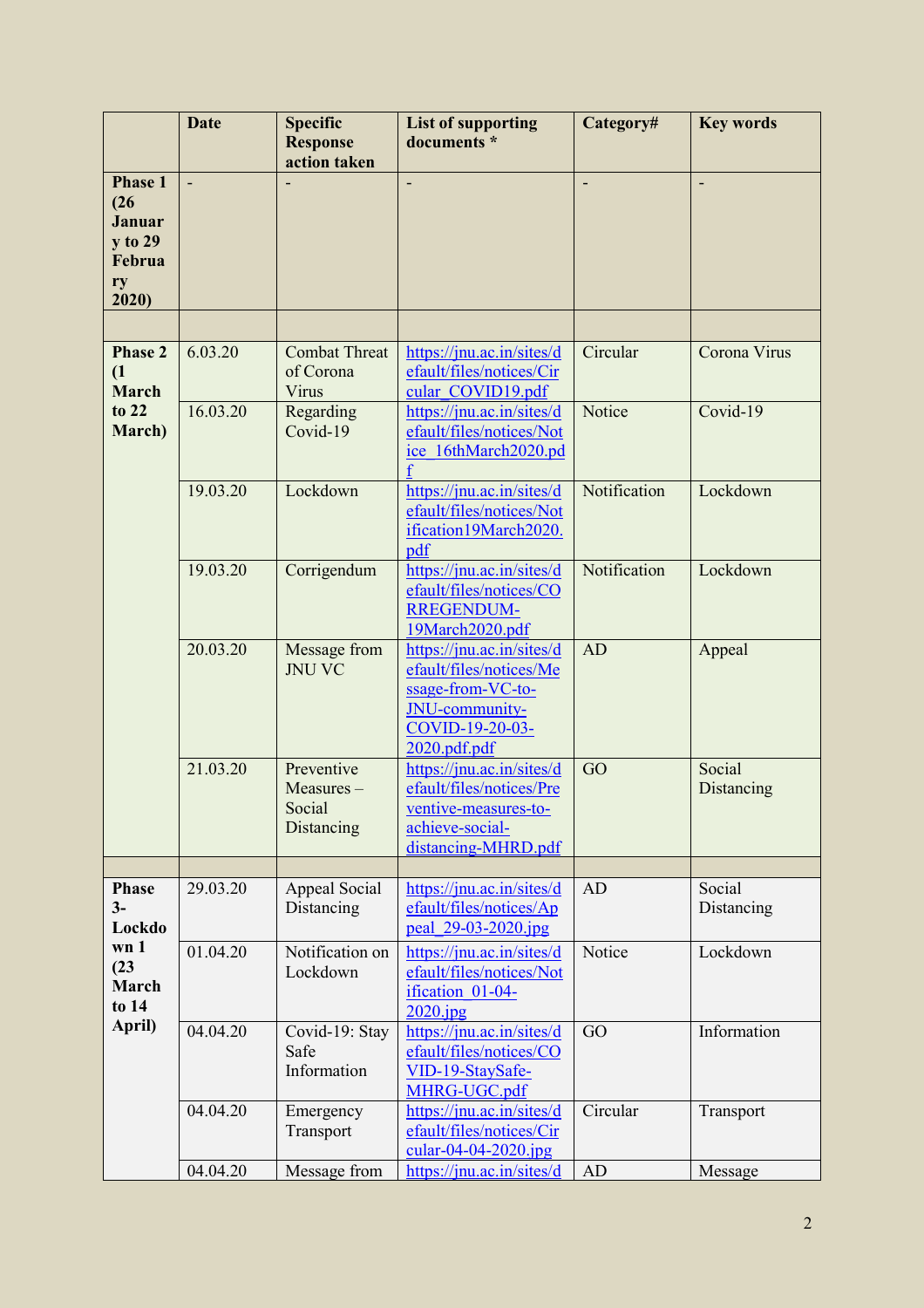|                                                |          | <b>JNU VC</b>                                                                                                                                                               | efault/files/notices/Ap<br>peal-VC-to-JNU-<br>Residents-04-04-<br>$2020$ .jpg                                                                                                 |                           |                                                              |
|------------------------------------------------|----------|-----------------------------------------------------------------------------------------------------------------------------------------------------------------------------|-------------------------------------------------------------------------------------------------------------------------------------------------------------------------------|---------------------------|--------------------------------------------------------------|
|                                                | 29.03.20 | Appeal Social<br>Distancing                                                                                                                                                 | https://jnu.ac.in/sites/d<br>efault/files/notices/Ap<br>peal 29-03-2020.jpg                                                                                                   | AD                        | Social<br>Distancing                                         |
|                                                | 07.04.20 | Environmental<br>Changes<br>during<br>COVID-19<br>Lockdown:<br>Future<br>Implications                                                                                       | Kulshrestha U. 2020.<br><b>Current World</b><br>Environment, $15(1)$ , 1-<br>$\overline{4}$ .<br>$\frac{http://dx.doi.org/10.12}{http://dx.doi.org/10.12}$<br>944/CWE.15.1.01 | Research<br>Paper<br>(RP) | Environmental<br>Changes during<br>COVID-19                  |
|                                                | 10.04.20 | Mental Health<br>& Well Being<br>of Students<br>during & after<br>Covid-19                                                                                                  | http://ccbb.jnu.ac.in/co<br>vid19/images/circulars<br>/Committee-<br>MentalHealth-<br>Wellbeing.pdf                                                                           | Circular                  | Health & Well<br>Being                                       |
|                                                | 10.04.20 | Covid-19<br>Taskforce                                                                                                                                                       | https://jnu.ac.in/sites/d<br>efault/files/notices/CO<br>VID-<br>19%20Task%20Force<br>%20for%20BSL-<br>3%20Facility.pdf                                                        | Notification              | Taskforce                                                    |
|                                                | 14.04.20 | Notification on<br>Lockdown                                                                                                                                                 | http://ccbb.jnu.ac.in/co<br>vid19/images/circulars<br>/Notification 15-04-<br>2020.pdf                                                                                        | Notice                    | Lockdown                                                     |
|                                                | 14.04.20 | Lessons<br>learned during<br>Coronavirus<br>lockdown: A<br>way forward<br>for<br>environmental<br>issues by<br>Dr.Amit K<br>Mishra,<br>(Assistant<br>Professor SES,<br>JNU) | https://www.opindia.<br>com/2020/04/corona<br>virus-lockdown-<br>lessons-<br>environment-way-<br>ahead-<br>comprehensive-<br>analysis/                                        | Newspaper<br>Article      | <b>Lessons learned</b><br>during<br>Coronavirus<br>lockdown: |
| Phase 4-<br>Lockdo<br>wn 2<br>(15)<br>April to |          | JNU's<br>Dedicated<br>Website on<br>Corona Virus<br>Pandemic                                                                                                                | http://ccbb.jnu.ac.in/co<br>vid19/                                                                                                                                            | Website                   | Corona Virus<br>Pandemic                                     |
| 3 May)                                         | 22.04.20 | <b>CORONAVIR</b><br><b>US</b> Lockdown<br>Video<br>Kulshrestha<br>UC.                                                                                                       |                                                                                                                                                                               | Video (VD)                | <b>CORONAVIR</b><br><b>US</b> Lockdown                       |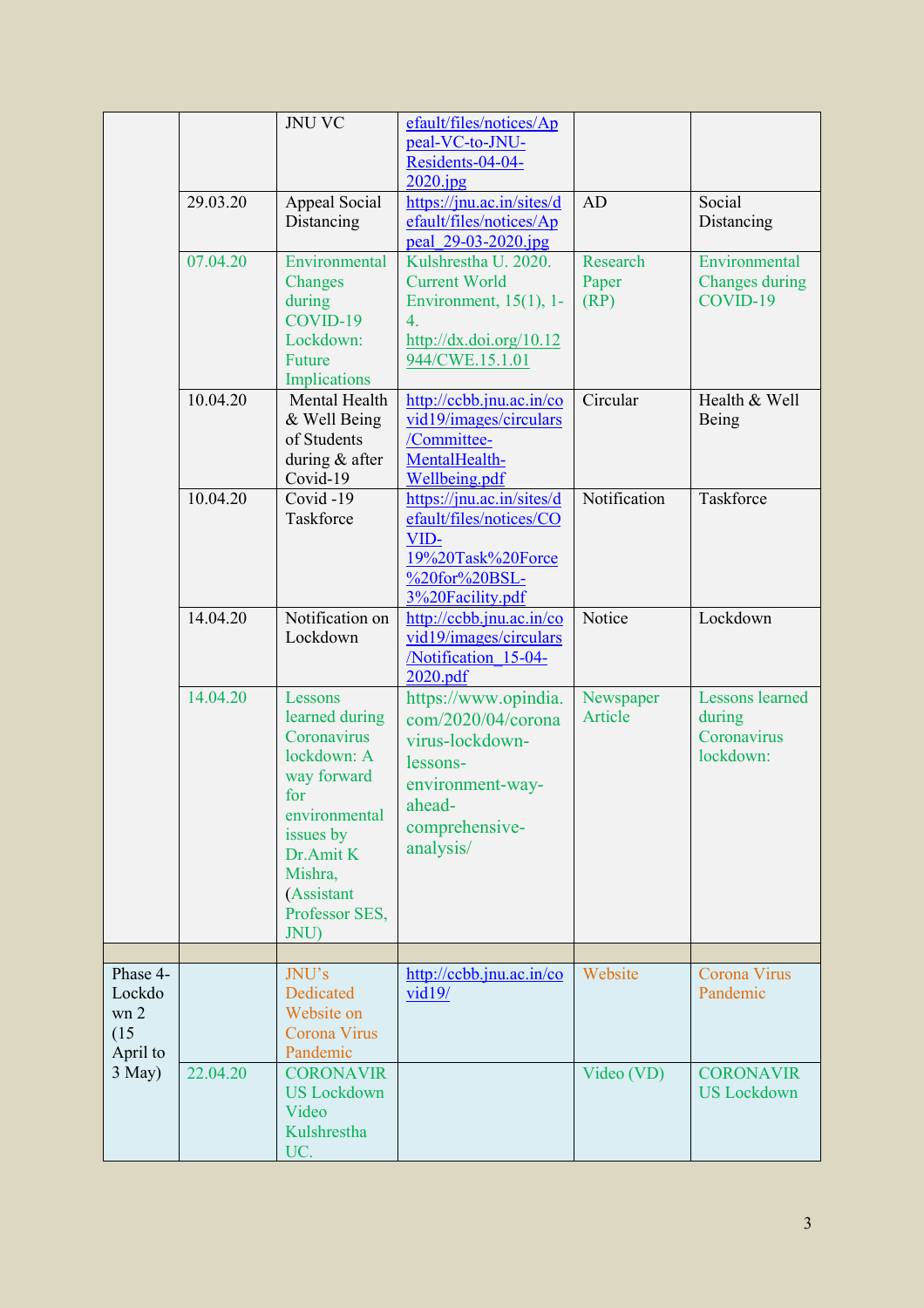|                                                               | 22.04.20           | COVID-19<br>Lockdown<br>Scenario: A<br>Confirmation<br>of Industry<br>Driven<br>Climate<br>Change in the<br>Present Era.<br>Kulshrestha U.<br>2020.                                       | <b>Presentation enclosed</b><br>along with mail                                                              | <b>JNU ENVIS</b><br>Coordinator<br>Delivered an<br>invited talk<br>organized by<br>Amity<br>University | Lockdown<br>Scenario                                                    |
|---------------------------------------------------------------|--------------------|-------------------------------------------------------------------------------------------------------------------------------------------------------------------------------------------|--------------------------------------------------------------------------------------------------------------|--------------------------------------------------------------------------------------------------------|-------------------------------------------------------------------------|
| Phase 5-<br>Lockdo<br>wn 3 (4)<br>May to                      | 03.05.20           | Notification on<br>Lockdown                                                                                                                                                               | https://jnu.ac.in/sites/d<br>efault/files/notices/Not<br>ification 03-05-<br>2020.pdf                        | Notice                                                                                                 | Lockdown                                                                |
| 17 May)                                                       | 06.05.20           | Downloading<br>Aarogyasetu<br>App                                                                                                                                                         | https://jnu.ac.in/sites/d<br>efault/files/notices/UG<br>C-COVID-<br>19 Aarogya-setu-<br>app.pdf              | GO                                                                                                     | Aarogyasetu<br>App                                                      |
|                                                               | 09.05.20           | <b>Effective Use</b><br>of<br>Aarogyasetu<br>App for<br>breaking the<br>chain of<br>transmission<br>of COVID-19                                                                           | https://jnu.ac.in/sites/d<br>efault/files/notices/Cir<br>cular reg useofAarog<br>yasetuApp09-05-<br>2020.pdf | Notice                                                                                                 | Aarogyasetu<br>App                                                      |
|                                                               | 10.05.20           | <b>JNU VC</b><br>Message                                                                                                                                                                  | https://jnu.ac.in/sites/d<br>efault/files/notices/Ap<br>peal VC 10 05 2020.<br>$\frac{1}{2}$                 | AD                                                                                                     | Appeal                                                                  |
|                                                               | 17.05.20           | MHA:<br>Lockdown<br>Extension                                                                                                                                                             | http://ccbb.jnu.ac.in/co<br>vid19/images/circulars<br><b>MHAOrderextension</b><br>17 5 20.pdf                | Order                                                                                                  | Lockdown                                                                |
| 18 <sup>th</sup><br>May to<br>31 <sup>st</sup><br>May<br>2020 | 18-22<br>May, 2020 | During and<br>post COVID -<br>19: Challenges<br>in Water<br>Sector.<br>Gopal K and<br>Kulshrestha U.<br>2020.<br>Presented<br>online in<br>Geoethics and<br>Ground water<br>Congress 2020 | Enclosed along with<br>mail                                                                                  | Research<br>Paper<br>(RP)                                                                              | During and post<br>$COVID -19:$<br>Challenges in<br><b>Water Sector</b> |
|                                                               | Under<br>Communic  | Reasons for<br><b>High Levels of</b>                                                                                                                                                      | <b>Under Communication</b><br><b>Note</b>                                                                    | Research<br>Paper                                                                                      | Reasons for<br><b>High Levels of</b>                                    |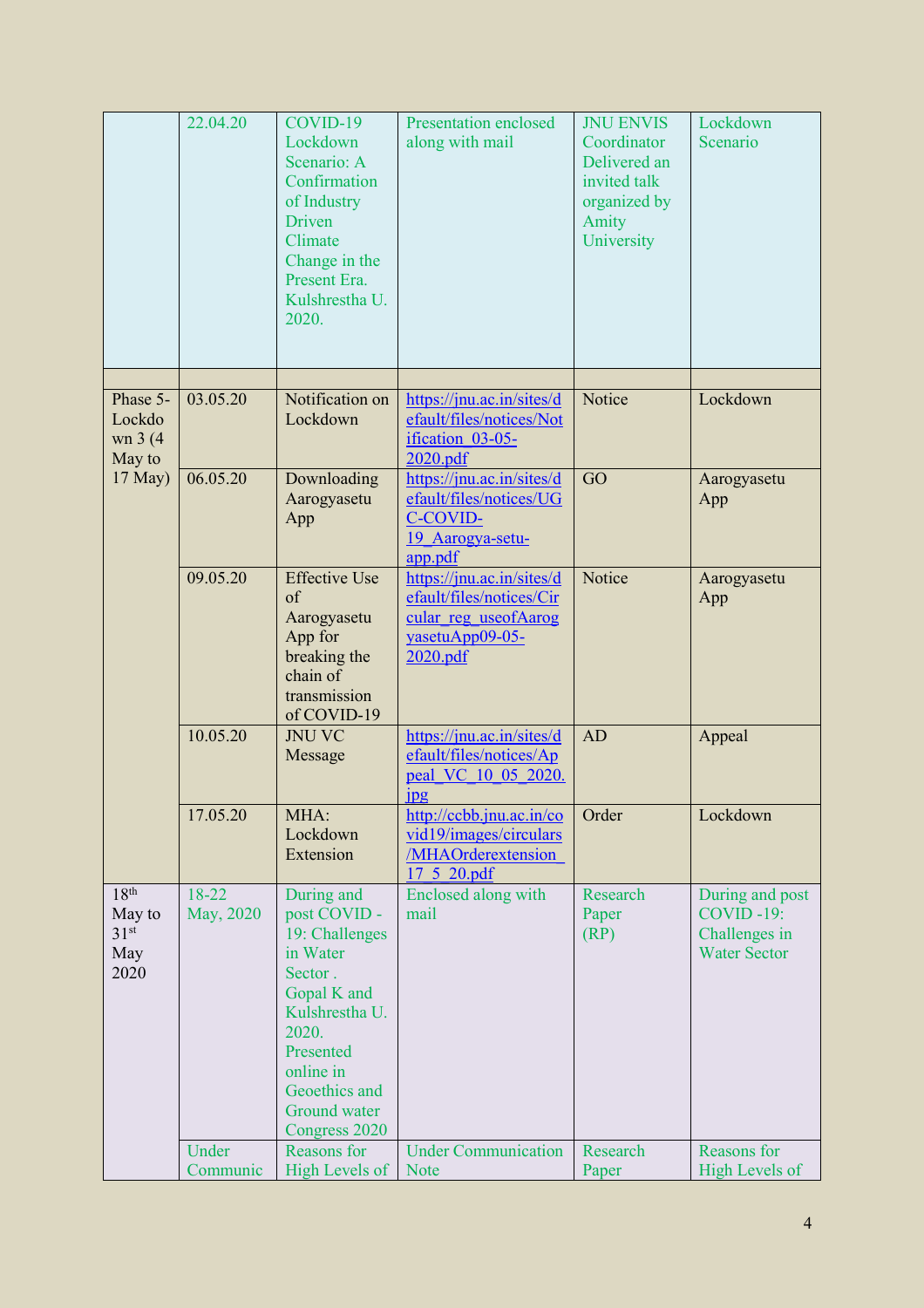|                                                             | ation Note                | Ozone in<br>Delhi during<br>COVID-19<br>Lockdown                                                        |                                                                                                                                                                                     | (RP)         | Ozone in Delhi<br>during COVID-<br>19 Lockdown      |
|-------------------------------------------------------------|---------------------------|---------------------------------------------------------------------------------------------------------|-------------------------------------------------------------------------------------------------------------------------------------------------------------------------------------|--------------|-----------------------------------------------------|
|                                                             | Book under<br>preparation | Environmental<br>and Health<br>effects:<br>COVID-19<br>Observations.<br>Kulshrestha<br>Umesh. 2020.     |                                                                                                                                                                                     | <b>Book</b>  | Environmental<br>and Health<br>effects:<br>COVID-19 |
|                                                             | 21.05.20                  | MSJE:<br>Advisory for<br>Senior<br>Citizens                                                             | http://ccbb.jnu.ac.in/co<br>vid19/images/circulars<br>/advisory for senior c<br>itizens.pdf                                                                                         | Advisory     | Senior Citizens                                     |
|                                                             | 21.05.20                  | Guidelines for<br><b>JNU</b><br>Functioning                                                             | http://ccbb.jnu.ac.in/co<br>vid19/images/circulars<br>/Notification dated 21<br>st May 2020.pdf                                                                                     | Notification | Administrative<br>Functioning                       |
|                                                             | 26.05.20                  | Guidelines on<br>preventive<br>measures to<br>contain spread<br>of COVID-19<br>in workplace<br>settings | http://ccbb.jnu.ac.in/co<br>vid19/images/circulars<br>/Guidelinesonpreventi<br>vemeasurestocontainsp<br>readofCOVID19inwor<br>kplacesettings.pdf                                    | Guidelines   | Prevention<br>Measures at<br>workplace              |
| 1 <sup>st</sup> June<br>to 30 <sup>th</sup><br>June<br>2020 | 02.06.20                  | MHA:<br>Lockdown in<br>Contamination<br>Zone                                                            | http://ccbb.jnu.ac.in/co<br>vid19/images/circulars<br>/MHA Order Dt. 30.<br>5.2020 with guideline<br>s on extension of L<br>D in Containment Zo<br>nes and phased reope<br>ning.pdf | Order        | Contamination<br>Zone Lockdown                      |
|                                                             | 02.06.20                  | Notification<br>for University<br><b>Students</b>                                                       | http://ccbb.jnu.ac.in/co<br>vid19/images/circulars<br>/Notification dated 01<br>st June 2020.pdf                                                                                    | Notification | University                                          |
|                                                             | 09.06.20                  | SOP for<br>University<br><b>Visitors</b>                                                                | http://ccbb.jnu.ac.in/co<br>vid19/images/circulars<br>/Notice SOP Visitors<br>entry. COVID-<br>19 .pdf                                                                              | Notice       | SOP for<br><b>Visitors</b>                          |
|                                                             |                           | MHA: Unlock                                                                                             | http://ccbb.jnu.ac.in/co<br>vid19/images/circulars<br>/MHAOrder 2906202<br>0.pdf                                                                                                    | Order        | <b>Unlock Process</b>                               |
| $1st$ July -<br>23rd July<br>2020                           | 02.07.20                  | Notification for<br>University<br>Students                                                              | http://ccbb.jnu.ac.in/cov<br>id19/images/circulars/N<br>otification dated 02nd<br>July 2020.pdf                                                                                     | Notification | University                                          |
|                                                             | 18.07.20                  | COVID-19<br><b>Testing Camp</b>                                                                         | http://ccbb.jnu.ac.in/covi<br>d19/images/circulars/cov<br>id circular07172020.pdf                                                                                                   | Circular     | <b>Testing Camps</b>                                |